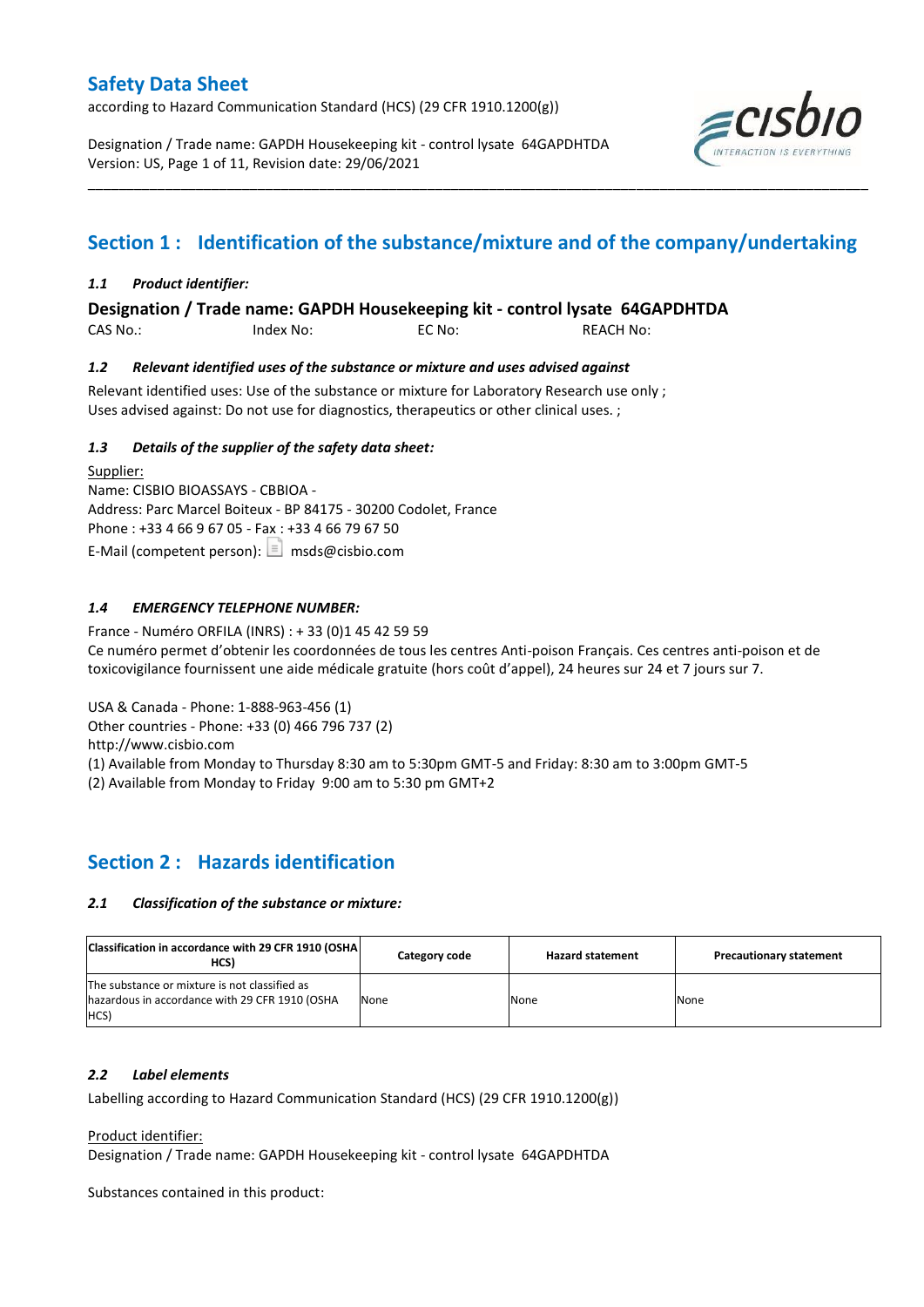according to Hazard Communication Standard (HCS) (29 CFR 1910.1200(g))

Designation / Trade name: GAPDH Housekeeping kit - control lysate 64GAPDHTDA Version: US, Page 2 of 11, Revision date: 29/06/2021



Hazard pictograms

Signal word:

Hazard and precautionary statements:

### *2.3 Other hazards*

The mixture does not contain substances classified as 'Substances of Very High Concern' (SVHC) >= 0.1% published by the European CHemicals Agency (ECHA) under article 57 of REACH. The mixture satisfies neither the PBT nor the vPvB criteria for mixtures in accordance with annexe XIII of the REACH regulations EC 1907/2006. ;

\_\_\_\_\_\_\_\_\_\_\_\_\_\_\_\_\_\_\_\_\_\_\_\_\_\_\_\_\_\_\_\_\_\_\_\_\_\_\_\_\_\_\_\_\_\_\_\_\_\_\_\_\_\_\_\_\_\_\_\_\_\_\_\_\_\_\_\_\_\_\_\_\_\_\_\_\_\_\_\_\_\_\_\_\_\_\_\_\_\_\_\_\_\_\_\_\_\_\_\_\_

Adverse human health effects: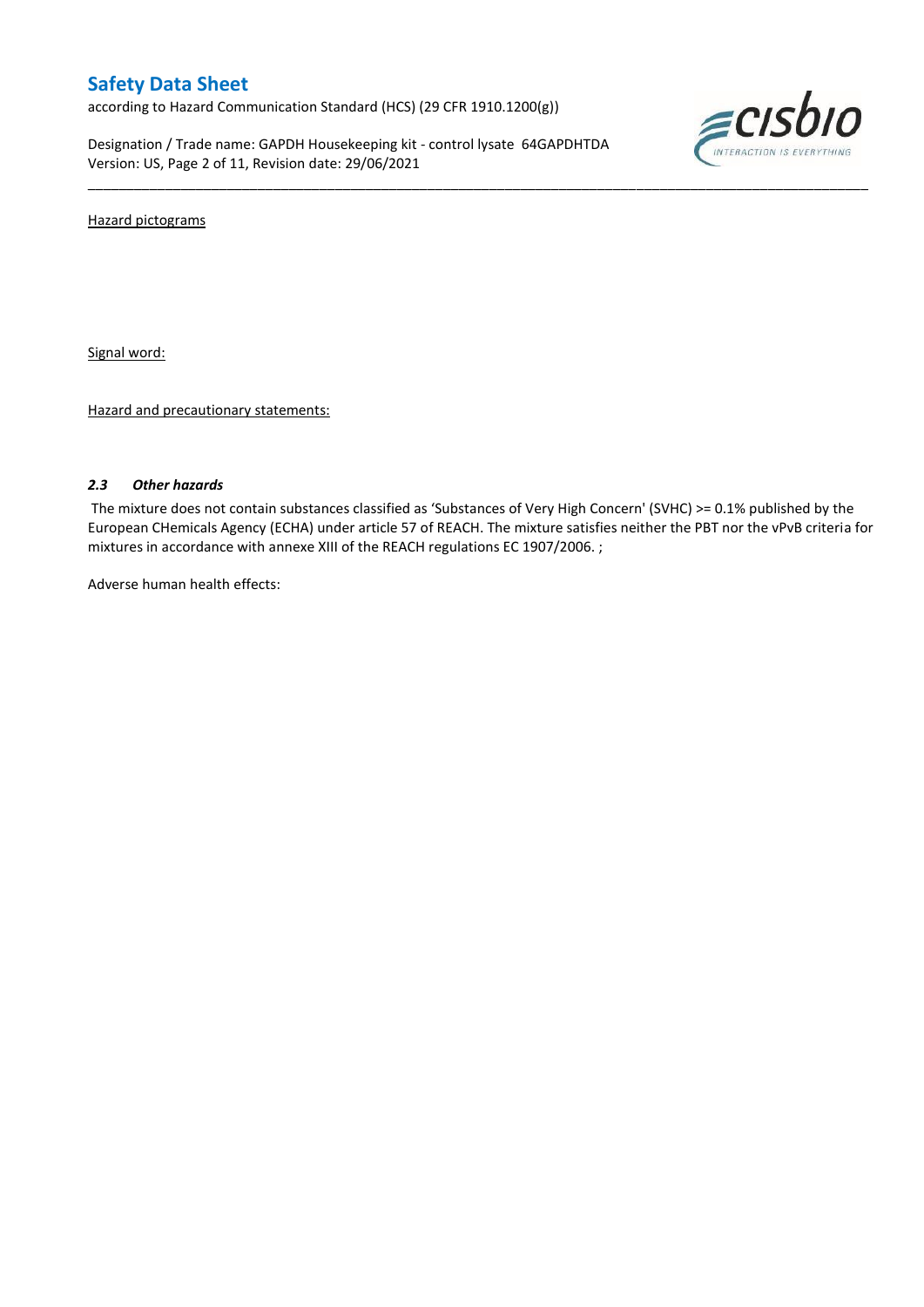according to Hazard Communication Standard (HCS) (29 CFR 1910.1200(g))

Designation / Trade name: GAPDH Housekeeping kit - control lysate 64GAPDHTDA Version: US, Page 3 of 11, Revision date: 29/06/2021



## **Section 3 : Composition/information on ingredients**

### *3.2 Mixtures*

Hazardous ingredients:

| Substance name                                                              | CAS n° | Index n° | EC n°     | Classification in accordance with 29 CFR<br>1910 (OSHA HCS) | Concentration<br>(%) | SCL | M-factor |
|-----------------------------------------------------------------------------|--------|----------|-----------|-------------------------------------------------------------|----------------------|-----|----------|
| $4-(2-$<br>hydroxyethyl)piperazin-7365-45-9<br>1-ylethanesulphonic<br>lacid |        |          | 230-907-9 |                                                             | $< 3\%$              |     |          |

\_\_\_\_\_\_\_\_\_\_\_\_\_\_\_\_\_\_\_\_\_\_\_\_\_\_\_\_\_\_\_\_\_\_\_\_\_\_\_\_\_\_\_\_\_\_\_\_\_\_\_\_\_\_\_\_\_\_\_\_\_\_\_\_\_\_\_\_\_\_\_\_\_\_\_\_\_\_\_\_\_\_\_\_\_\_\_\_\_\_\_\_\_\_\_\_\_\_\_\_\_

Additional information:

Full text of H- and EUH-phrases: see SECTION 16.

## **Section 4 : First aid measures**

#### *4.1 Description of first aid measures*

**General information**: Do not leave affected person unattended. ;

**Following inhalation**: In case of respiratory tract irritation, consult a physician. ;

**Following skin contact**:After contact with skin, wash immediately with water ;

**Following eye contact**: After contact with the eyes, rinse with water with the eyelids open for a sufficient length of time,

then consult an ophthalmologist immediately. ;

**Following ingestion**: Do NOT induce vomiting. ;

**Self-protection of the first aider**:

#### *4.2 Most important symptoms and effects, both acute and delayed*

Symptoms: No known symptoms to date. ; Effects:

#### *4.3 Indication of any immediate medical attention and special treatment needed*

Notes for the doctor:

## **Section 5 : Firefighting measures**

## *5.1 Extinguishing media:*

Suitable extinguishing media: This product is not flammable. Use extinguishing agent suitable for type of surrounding fire ;

## *5.2 Special hazards arising from the substance or mixture*

Hazardous combustion products: /

## *5.3 Advice for fire-fighters*

Wear Protective clothing. ; Additional information: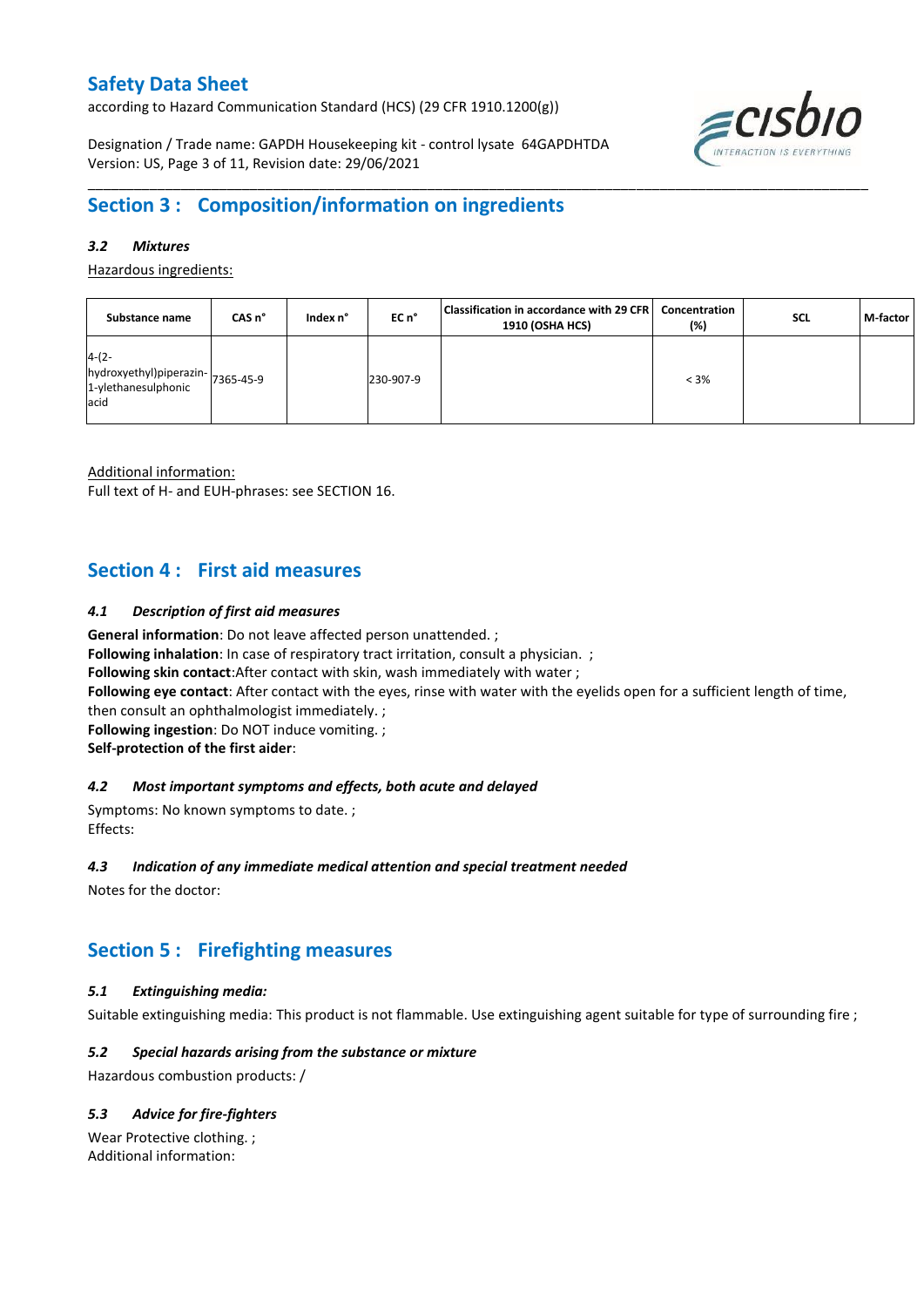according to Hazard Communication Standard (HCS) (29 CFR 1910.1200(g))

Designation / Trade name: GAPDH Housekeeping kit - control lysate 64GAPDHTDA Version: US, Page 4 of 11, Revision date: 29/06/2021

\_\_\_\_\_\_\_\_\_\_\_\_\_\_\_\_\_\_\_\_\_\_\_\_\_\_\_\_\_\_\_\_\_\_\_\_\_\_\_\_\_\_\_\_\_\_\_\_\_\_\_\_\_\_\_\_\_\_\_\_\_\_\_\_\_\_\_\_\_\_\_\_\_\_\_\_\_\_\_\_\_\_\_\_\_\_\_\_\_\_\_\_\_\_\_\_\_\_\_\_\_



## **Section 6 : Accidental release measures**

### *6.1 Personal precautions, protective equipment and emergency procedures*

Emergency procedures: Provide adequate ventilation. ;

### *6.2 Environmental precautions*

Do not allow to enter into surface water or drains. ;

#### *6.3 Methods and material for containment and cleaning up*

For cleaning up: Suitable material for taking up: Absorbing material, organic ; Other information:

### *6.4 Reference to other sections*

Additional information:

## **Section 7 : Handling and storage**

## *7.1 Precautions for safe handling*

#### Protective measures: Advice on safe handling: Avoid contact with skin, eyes and clothes. ; Fire preventions:

Do not eat, drink or smoke in areas where reagents are handled. ; Advice on general occupational hygiene: Handle in accordance with good industrial hygiene and safety practice ;

## *7.2 Conditions for safe storage, including any incompatibilities*

Requirements for storage rooms and vessels: Keep container tightly closed. ; Hints on storage assembly: Materials to avoid: Further information on storage conditions:

## *7.3 Specific end uses:*

Recommendations on specific end uses: Observe technical data sheet. ;

## **Section 8 : Exposure controls/personal protection**

#### *8.1 Control parameters*

Preliminary remark:

## 8.1.1 Occupational exposure limits:

OSHA (USA)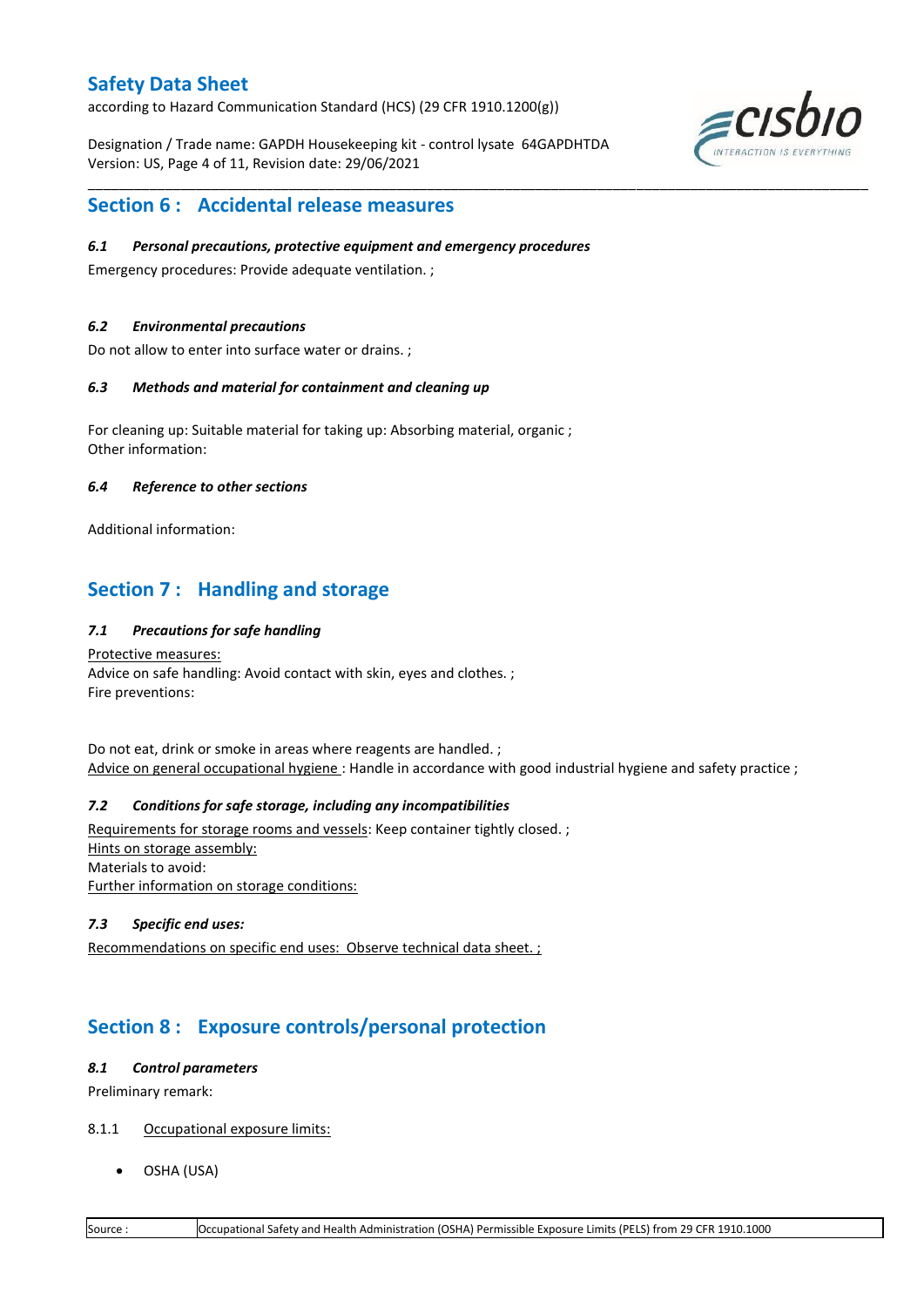according to Hazard Communication Standard (HCS) (29 CFR 1910.1200(g))

Designation / Trade name: GAPDH Housekeeping kit - control lysate 64GAPDHTDA Version: US, Page 5 of 11, Revision date: 29/06/2021



| Substance                                        | EC No. | CAS-No    | <b>OSHA Permissible</b><br><b>Exposure Limit (PEL)</b><br>8-hour TWA (ppm) | <b>OSHA Permissible</b><br><b>Exposure Limit (PEL) 8-</b><br>hour TWA (mg/m3) | <b>OSHA Permissible</b><br><b>Exposure Limit (PEL)</b><br>STEL (ppm) | <b>OSHA Permissible</b><br><b>Exposure Limit (PEL)</b><br>STEL (mg/m3) |
|--------------------------------------------------|--------|-----------|----------------------------------------------------------------------------|-------------------------------------------------------------------------------|----------------------------------------------------------------------|------------------------------------------------------------------------|
| $\sqrt{1365}$ -45-9 / 230-907- $\big $ 230-907-9 |        | 7365-45-9 |                                                                            |                                                                               |                                                                      |                                                                        |

| Source:                             |        | TRGS 903, November 2015, BAuA |             |           |  |  |  |  |
|-------------------------------------|--------|-------------------------------|-------------|-----------|--|--|--|--|
| Substance                           | EC No. | <b>CAS-No</b>                 | BGW (mg/m3) | BGW (ppm) |  |  |  |  |
| 7365-45-9 / 230-907-230-907-9<br>l9 |        | 7365-45-9                     |             |           |  |  |  |  |

## 8.1.2 DNEL/PNEC-values:

• DNEL worker

| Source:                  |                     | <b>IGESTIS - substance database</b> |                                                 |                                                          |                                                             |                                                   |                                                       |                                                        |                                                             |  |
|--------------------------|---------------------|-------------------------------------|-------------------------------------------------|----------------------------------------------------------|-------------------------------------------------------------|---------------------------------------------------|-------------------------------------------------------|--------------------------------------------------------|-------------------------------------------------------------|--|
| Substance                | EC No.              | <b>CAS-No</b>                       | Acute - dermal.<br>local effects<br>(mg/kg/day) | Long-term $-$<br>dermal, local<br>effects<br>(mg/kg/day) | Long-term $-$<br>dermal.<br>systemic effects<br>(mg/kg/day) | Acute –<br>linhalation. locall<br>effects (mg/m3) | Acute –<br>inhalation.<br>svstemic effects<br>(mg/m3) | Long-term $-$<br>linhalation. local<br>effects (mg/m3) | $Long-term -$<br>inhalation.<br>systemic effects<br>(mg/m3) |  |
| 7365-45-9 /<br>230-907-9 | 230-907-9 7365-45-9 |                                     |                                                 |                                                          |                                                             |                                                   | 23.5-23.5                                             |                                                        |                                                             |  |

#### DNEL consumer

| Source:                  |        | <b>GESTIS</b> - substance database |                                                 |                                                          |                                                             |                                                  |                                                       |                                                     |                                                             |
|--------------------------|--------|------------------------------------|-------------------------------------------------|----------------------------------------------------------|-------------------------------------------------------------|--------------------------------------------------|-------------------------------------------------------|-----------------------------------------------------|-------------------------------------------------------------|
| <b>Substance</b>         | EC No. | <b>CAS-No</b>                      | Acute - dermal.<br>local effects<br>(mg/kg/day) | Long-term $-$<br>dermal, local<br>effects<br>(mg/kg/day) | Long-term $-$<br>dermal.<br>systemic effects<br>(mg/kg/day) | Acute –<br>linhalation. local<br>effects (mg/m3) | Acute -<br>inhalation.<br>systemic effects<br>(mg/m3) | Long-term-<br>linhalation. local<br>effects (mg/m3) | Long-term $-$<br>inhalation.<br>systemic effects<br>(mg/m3) |
| 7365-45-9 /<br>230-907-9 |        | 230-907-9 7365-45-9                |                                                 |                                                          |                                                             |                                                  |                                                       |                                                     |                                                             |

## • PNEC

| Source:          | <b>INERIS</b>                  |  |        |                                                                                                                                                                                                                                                                                                                                                                                                                                                                   |  |  |              |  |                      |  |            |                      |  |              |  |  |  |
|------------------|--------------------------------|--|--------|-------------------------------------------------------------------------------------------------------------------------------------------------------------------------------------------------------------------------------------------------------------------------------------------------------------------------------------------------------------------------------------------------------------------------------------------------------------------|--|--|--------------|--|----------------------|--|------------|----------------------|--|--------------|--|--|--|
|                  |                                |  |        | PNEC AQUATIC                                                                                                                                                                                                                                                                                                                                                                                                                                                      |  |  |              |  |                      |  |            | <b>PNEC Sediment</b> |  |              |  |  |  |
| <b>Substance</b> | EC-No.<br>CAS-No               |  |        | freshwater                                                                                                                                                                                                                                                                                                                                                                                                                                                        |  |  | marine water |  | intermittent release |  | freshwater |                      |  | marine water |  |  |  |
|                  |                                |  | (mg/L) | $\lceil \frac{\text{mg}}{\text{mg}} \rceil \text{g} \rceil \text{g} \rceil \text{g} \rceil \text{g} \rceil \text{g} \rceil \text{g} \rceil \text{g} \rceil \text{g} \rceil \text{g} \rceil \text{g} \rceil \text{g} \rceil \text{g} \rceil \text{g} \rceil \text{g} \rceil \text{g} \rceil \text{g} \rceil \text{g} \rceil \text{g} \rceil \text{g} \rceil \text{g} \rceil \text{g} \rceil \text{g} \rceil \text{g} \rceil \text{g} \rceil \text{g} \rceil \text$ |  |  |              |  |                      |  |            |                      |  |              |  |  |  |
| 7365-45-9        | / 230-907- 230-907-9 7365-45-9 |  |        |                                                                                                                                                                                                                                                                                                                                                                                                                                                                   |  |  |              |  |                      |  |            |                      |  |              |  |  |  |

| Source:          | <b>INERIS</b> |        |                  |                                |          |                             |
|------------------|---------------|--------|------------------|--------------------------------|----------|-----------------------------|
|                  |               |        |                  | Others                         |          |                             |
| <b>Substance</b> | EC-No.        | CAS-No | <b>PNEC soil</b> | PNEC sewage treatment<br>plant | PNEC air | PNEC secondary<br>poisoning |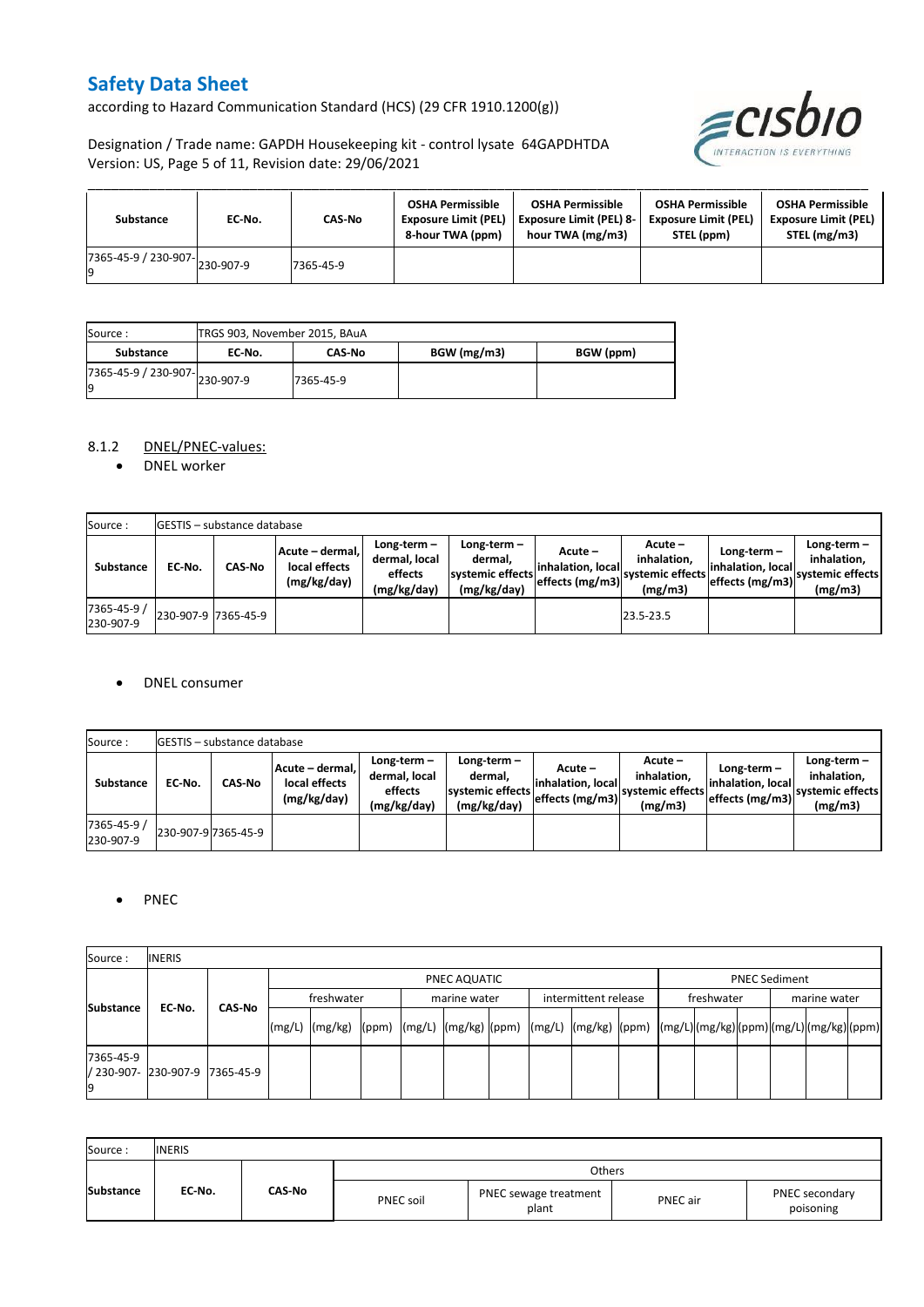according to Hazard Communication Standard (HCS) (29 CFR 1910.1200(g))

Designation / Trade name: GAPDH Housekeeping kit - control lysate 64GAPDHTDA Version: US, Page 6 of 11, Revision date: 29/06/2021



|                       |           | (mg/L) | (mg/kg) | (ppm) | (mg/L) | (mg/kg) | (ppm) | $(mg/L)$ $(mg/kg)$ | (ppm) | (mg/L) | (mg/kg) | (ppm) |
|-----------------------|-----------|--------|---------|-------|--------|---------|-------|--------------------|-------|--------|---------|-------|
| 7365-45-9 / 230-907-9 | 7365-45-9 |        |         |       |        |         |       |                    |       |        |         |       |

#### *8.2 Exposure controls*

8.2.1 Appropriate engineering controls:

Technical measures and appropriate working operations should be given priority over the use of personal protective equipment. See section 7

8.2.2 Personal protective equipment:

Eye / Face protection: Safety glasses with side-shields ;

Skin protection:Gloves ;

Respiratory protection:Ensure adequate ventilation ;

Thermal hazards:

8.2.3 Environmental exposure controls:

Consumer exposure control

Measures related to consumer uses of the substance (as such or in mixtures): Measures related to the service life of the substance in articles:

## **Section 9 : Physical and chemical properties**

## *9.1 Information on basic physical and chemical properties*

Appearance

| $-$                   |            |
|-----------------------|------------|
| Physical state        | Liquid ;   |
| Colour                | Colorless: |
| Odour                 |            |
| Odour threshold (ppm) |            |

|                                                             |                                           | Value | Concentration | Method | Temperature (°C) | Pressure (kPa) | Remark |
|-------------------------------------------------------------|-------------------------------------------|-------|---------------|--------|------------------|----------------|--------|
|                                                             |                                           |       | (mol/L)       |        |                  |                |        |
| pH                                                          |                                           |       |               |        |                  |                |        |
| Melting point (°C)                                          |                                           |       |               |        |                  |                |        |
| Freezing point (°C)                                         |                                           |       |               |        |                  |                |        |
| Initial boiling point/boiling range (°C)                    |                                           |       |               |        |                  |                |        |
| Flash point (°C)                                            |                                           |       |               |        |                  |                |        |
| Evaporation rate (kg/m <sup>2</sup> /h)                     |                                           |       |               |        |                  |                |        |
| Flammability (type : ) (%)                                  |                                           |       |               |        |                  |                |        |
| Upper/lower<br>flammability or explosive<br>limits          | Upper explosive limit<br>(%)              |       |               |        |                  |                |        |
|                                                             | Lower explosive limit (%)                 |       |               |        |                  |                |        |
| Vapour pressure (kPa)                                       |                                           |       |               |        |                  |                |        |
| Vapour density (g/cm <sup>3</sup> )                         |                                           |       |               |        |                  |                |        |
|                                                             | Density (g/cm <sup>3</sup> )              |       |               |        |                  |                |        |
| Densities                                                   | Relative density (g/cm <sup>3</sup> )     |       |               |        |                  |                |        |
|                                                             | Bulk density (g/cm <sup>3</sup> )         |       |               |        |                  |                |        |
|                                                             | Critical density (g/cm <sup>3</sup> )     |       |               |        |                  |                |        |
| Solubility (Type: ) (g/L)                                   |                                           |       |               |        |                  |                |        |
| Partition coefficient (log Pow)<br>n-octanol/water at pH :  |                                           |       |               |        |                  |                |        |
| Auto-ignition temperature (°C)                              |                                           |       |               |        |                  |                |        |
| Decomposition temperature (°C)<br>Decomposition energy : kJ |                                           |       |               |        |                  |                |        |
| Viscosity                                                   | Viscosity, dynamic (poiseuille)           |       |               |        |                  |                |        |
|                                                             | Viscosity, cinematic (cm <sup>3</sup> /s) |       |               |        |                  |                |        |
|                                                             | Explosive properties                      |       |               |        |                  |                |        |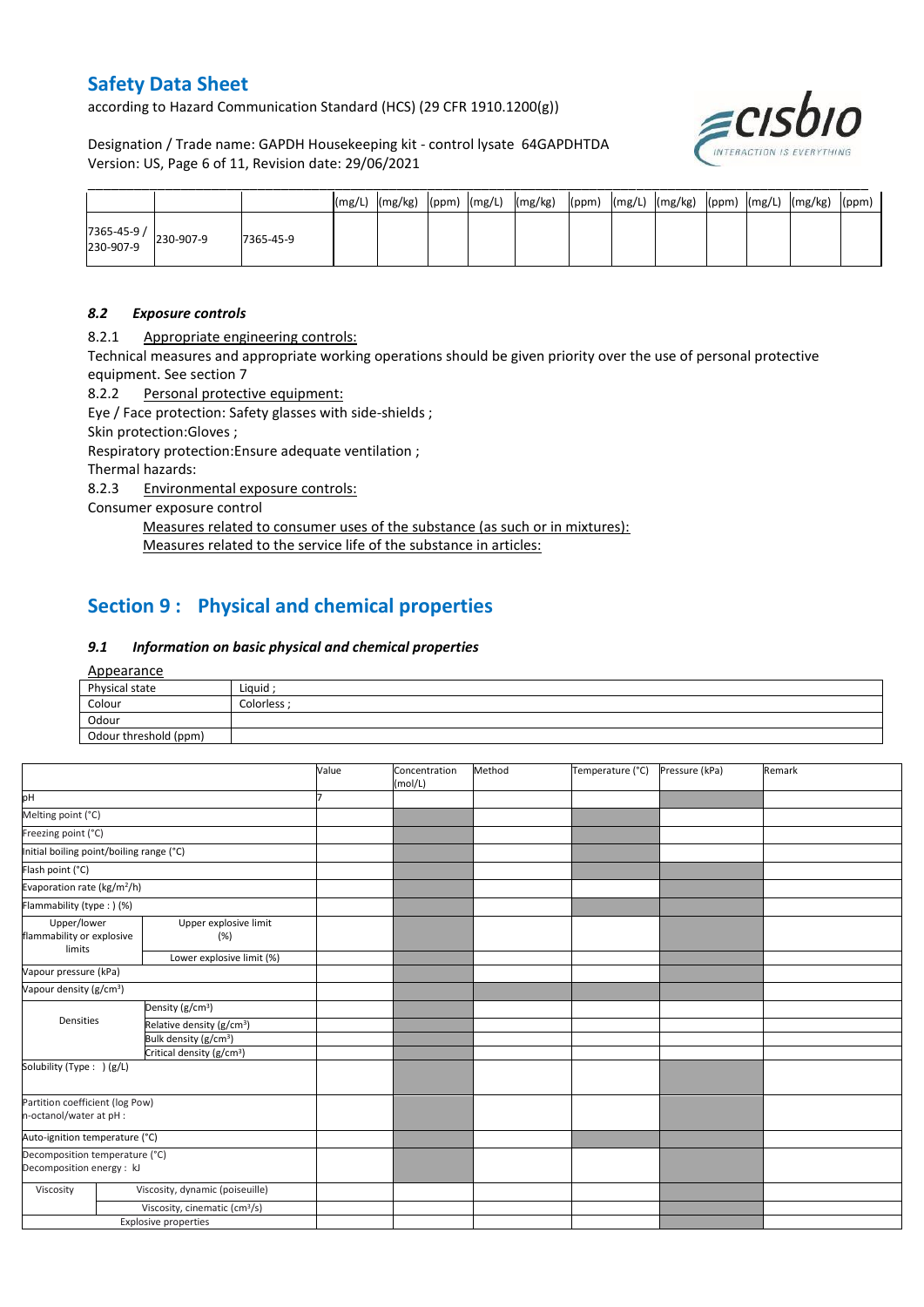according to Hazard Communication Standard (HCS) (29 CFR 1910.1200(g))

Designation / Trade name: GAPDH Housekeeping kit - control lysate 64GAPDHTDA Version: US, Page 7 of 11, Revision date: 29/06/2021



## Oxidising properties

\_\_\_\_\_\_\_\_\_\_\_\_\_\_\_\_\_\_\_\_\_\_\_\_\_\_\_\_\_\_\_\_\_\_\_\_\_\_\_\_\_\_\_\_\_\_\_\_\_\_\_\_\_\_\_\_\_\_\_\_\_\_\_\_\_\_\_\_\_\_\_\_\_\_\_\_\_\_\_\_\_\_\_\_\_\_\_\_\_\_\_\_\_\_\_\_\_\_\_\_\_

#### *9.2 Other information:*

No other relevant data available

## **Section 10 : Stability and reactivity**

#### *10.1 Reactivity*

This material is considered to be non-reactive under normal use conditions.;

#### *10.2 Chemical stability*

- *10.3 Possibility of hazardous reactions*
- *10.4 Conditions to avoid:*

*10.5 Incompatible materials:*

#### *10.6 Hazardous decomposition products:*

Does not decompose when used for intended uses. ;

## **Section 11 : Toxicological information**

Toxicokinetics, metabolism and distribution

#### *11.1 Information on toxicological effects*

Substances

**Acute toxicity**

Animal data: Acute oral toxicity:

Acute dermal toxicity:

Acute inhalative toxicity:

Practical experience / human evidence: Assessment / Classification: General Remark:

**•** Skin corrosion/irritation

Animal data: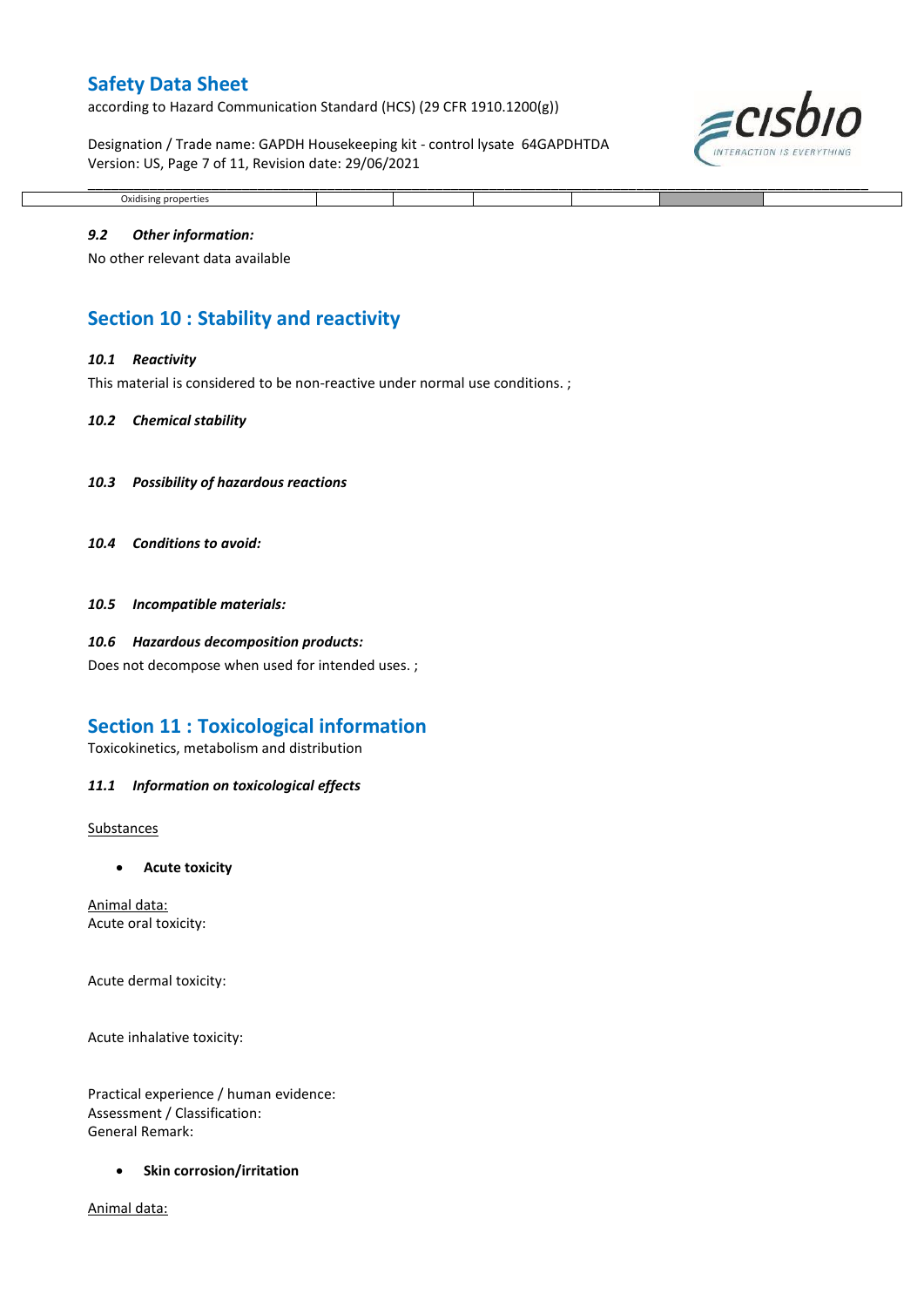according to Hazard Communication Standard (HCS) (29 CFR 1910.1200(g))

Designation / Trade name: GAPDH Housekeeping kit - control lysate 64GAPDHTDA Version: US, Page 8 of 11, Revision date: 29/06/2021

\_\_\_\_\_\_\_\_\_\_\_\_\_\_\_\_\_\_\_\_\_\_\_\_\_\_\_\_\_\_\_\_\_\_\_\_\_\_\_\_\_\_\_\_\_\_\_\_\_\_\_\_\_\_\_\_\_\_\_\_\_\_\_\_\_\_\_\_\_\_\_\_\_\_\_\_\_\_\_\_\_\_\_\_\_\_\_\_\_\_\_\_\_\_\_\_\_\_\_\_\_



In-vitro skin test method: In-vitro skin test result:

Assessment / Classification:

**Eye damage/irritation**

Animal data:

In vitro eye test method: In vitro eye test result: Assessment / Classification:

### C**MR effects (carcinogenity, mutagenicity and toxicity for reproduction)**

o Germ cell mutagenicity:

Animal data:

Assessment / Classification:

o Carcinogenicity

Practical experience / human evidence: Animal data:

Other information: Assessment / Classification:

o Reproductive toxicity

Practical experience / human evidence: Animal data:

Other information: Assessment / Classification:

Overall assessment on CMR properties:

- **Specific target organ toxicity (single exposure)**
	- o STOT SE 1 and 2

Animal data:

Other information:

o STOT SE 3

Practical experience / human evidence:

Other information: Assessment / Classification:

**Specific target organ toxicity (repeated exposure)**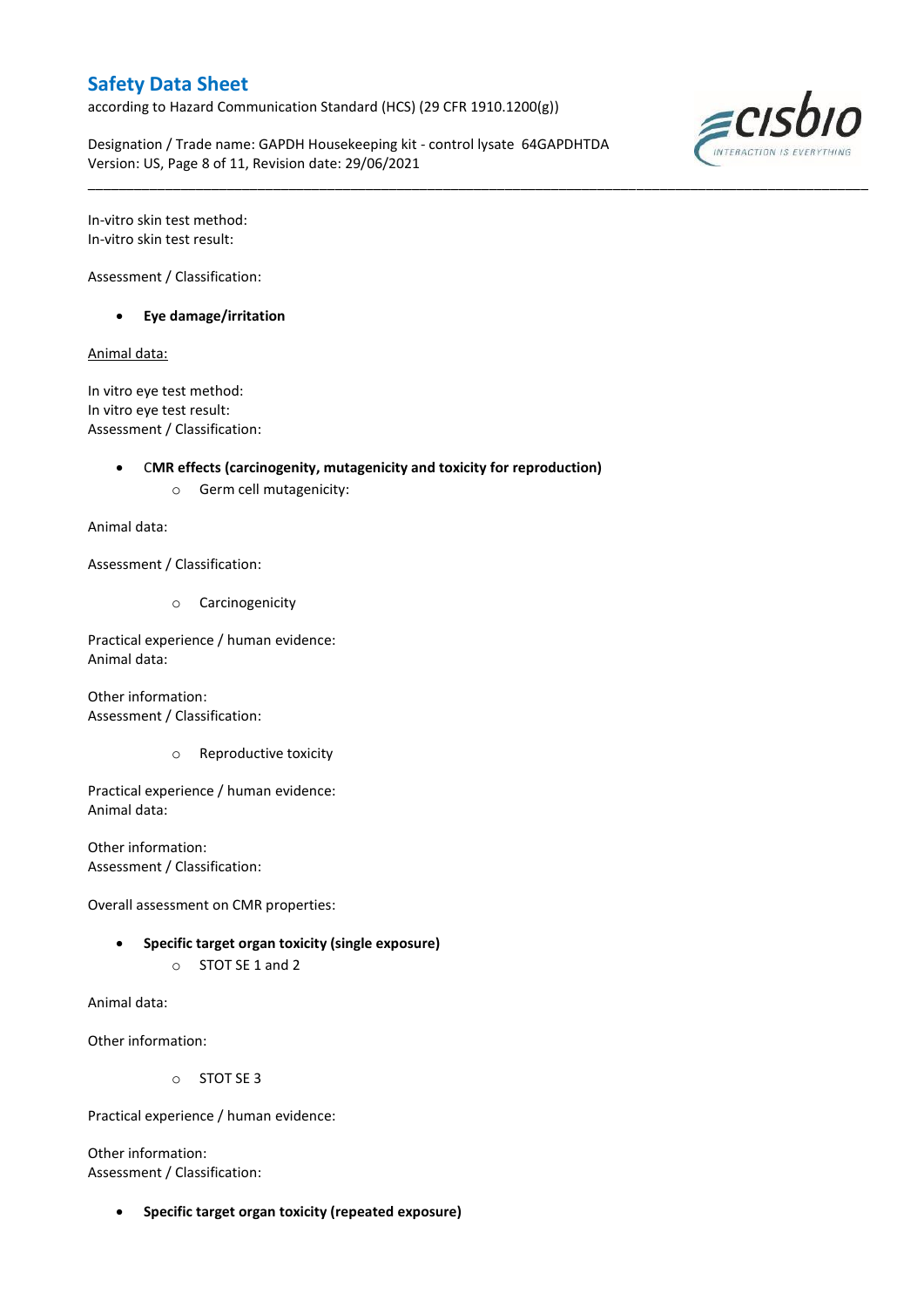according to Hazard Communication Standard (HCS) (29 CFR 1910.1200(g))

Designation / Trade name: GAPDH Housekeeping kit - control lysate 64GAPDHTDA Version: US, Page 9 of 11, Revision date: 29/06/2021



Practical experience / human evidence: Animal data:

Assessment / Classification: Other information

**Aspiration hazard**

Practical experience / human evidence: Experimental data: viscosity data: see SECTION 9. Assessment / Classification: Remark:

11.1.1 Mixtures No toxicological information is available for the mixture itself

## **Section 12 : Ecological information**

In case that test data regarding one endpoint/differentiation exist for the mixture itself, the classification is carried out according to the substance criteria (excluding biodegradation and bioaccumulation). If no test data exist, the criteria for mixture classification has to be used (calculation method) in this case the toxicological data of the ingredients are shown.

\_\_\_\_\_\_\_\_\_\_\_\_\_\_\_\_\_\_\_\_\_\_\_\_\_\_\_\_\_\_\_\_\_\_\_\_\_\_\_\_\_\_\_\_\_\_\_\_\_\_\_\_\_\_\_\_\_\_\_\_\_\_\_\_\_\_\_\_\_\_\_\_\_\_\_\_\_\_\_\_\_\_\_\_\_\_\_\_\_\_\_\_\_\_\_\_\_\_\_\_\_

## *12.1 Aquatic toxicity:*

Acute (short-term) fish toxicity

Chronic (long-term) fish toxicity

Acute (short-term) toxicity to crustacea

Chronic (long-term) toxicity to crustacea

Acute (short-term) toxicity to algae and cyanobacteria

Toxicity to microorganisms and other aquatic plants / organisms

Assessment / Classification:

## *12.2 Persistence and degradability*

Biodegradation:

Abiotic Degradation:

Assessment / Classification:

*12.3 Bioaccumulative potential*

Bioconcentration factor (BCF):

*12.4 Mobility in soil*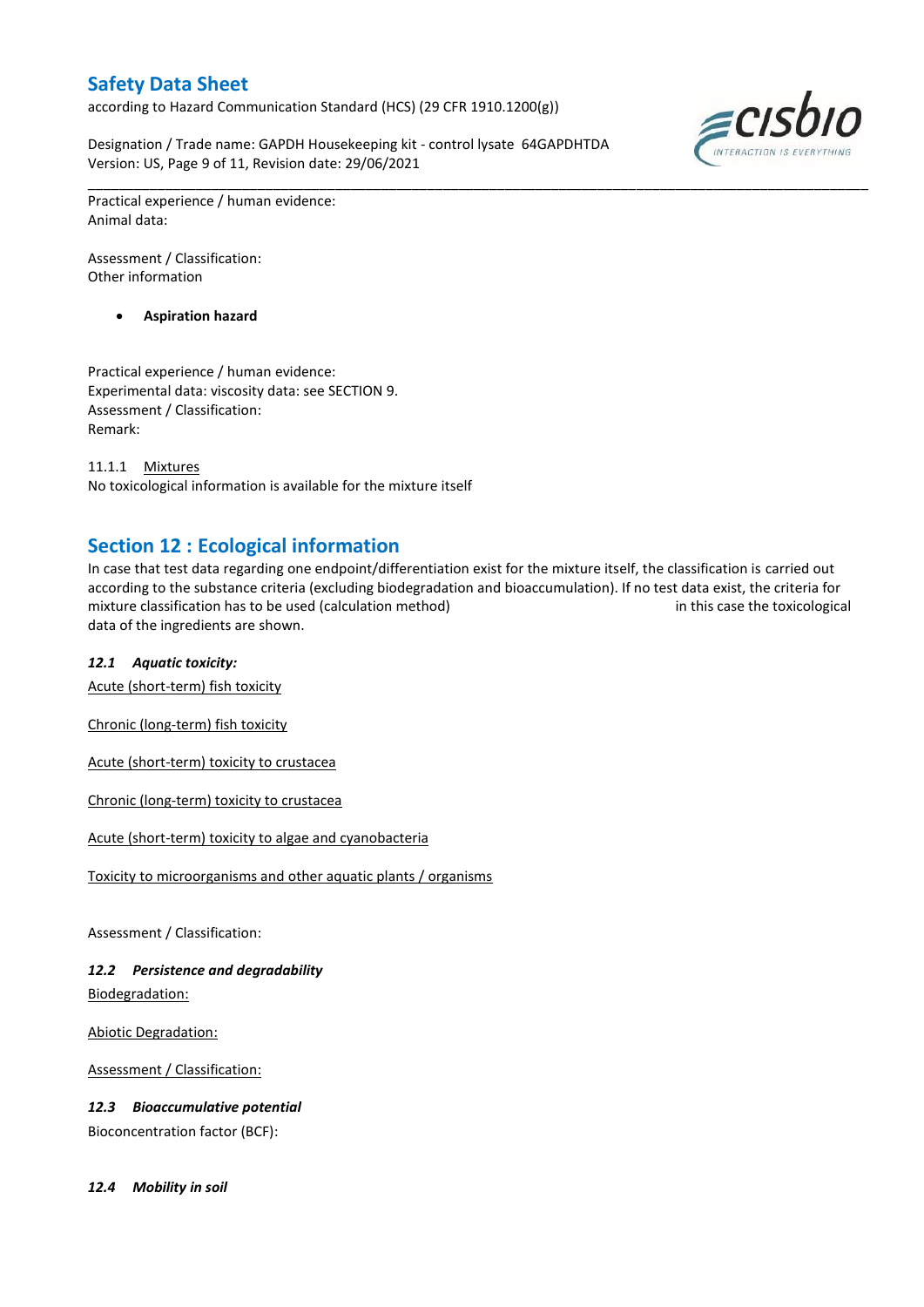according to Hazard Communication Standard (HCS) (29 CFR 1910.1200(g))

Designation / Trade name: GAPDH Housekeeping kit - control lysate 64GAPDHTDA Version: US, Page 10 of 11, Revision date: 29/06/2021



#### *12.5 Results of PBT and vPvB assessment*

### *12.6 Other adverse effects:*

Additional ecotoxicological information:

## **Section 13 : Disposal considerations**

#### *13.1 Waste treatment methods*

Waste treatment options: Dispose of waste according to applicable legislation. ;

Other disposal recommendations: Additional information:

## **Section 14 : Transport information**

### ADR/RID/AND/IMDG/IATA

| UN No.                     |  |
|----------------------------|--|
| UN Proper shipping name    |  |
| Transport hazard class(es) |  |
| Hazard label(s)            |  |
|                            |  |
| Packing group              |  |

\_\_\_\_\_\_\_\_\_\_\_\_\_\_\_\_\_\_\_\_\_\_\_\_\_\_\_\_\_\_\_\_\_\_\_\_\_\_\_\_\_\_\_\_\_\_\_\_\_\_\_\_\_\_\_\_\_\_\_\_\_\_\_\_\_\_\_\_\_\_\_\_\_\_\_\_\_\_\_\_\_\_\_\_\_\_\_\_\_\_\_\_\_\_\_\_\_\_\_\_\_

#### *Transport in bulk according to Annex II of MARPOL 73/78 and the IBC Code*

| Land transport (ADR/RID)                                             |                                                  |
|----------------------------------------------------------------------|--------------------------------------------------|
| <b>Classification code ADR:</b>                                      | Special Provisions for ADR/RID:                  |
| Limited quantities for ADR/RID:                                      | <b>Excepted Quantities for ADR/RID:</b>          |
| Packing Instructions for ADR/RID:                                    |                                                  |
| Special packing provisions for ADR/RID:                              |                                                  |
| Mixed packing provisions:                                            | Portable tanks and bulk containers Instructions: |
| Portable tanks and bulk containers Special Provisions:               |                                                  |
| <b>ADR Tank Code:</b>                                                | ADR Tank special provisions:                     |
| Vehicle for tank carriage:                                           | Special provisions for carriage Packages:        |
| Special provisions for carriage Bulk:                                |                                                  |
| Special provisions for carriage for loading, unloading and handling: |                                                  |
| Special Provisions for carriage Operation:                           |                                                  |
| Hazard identification No:                                            | Transport category (Tunnel restriction code):    |
| Sea transport (IMDG)                                                 |                                                  |
| Marine Pollutant:                                                    | Subsidiary risk(s) for IMDG:                     |
| Packing provisions for IMDG:                                         | Limited quantities for IMDG:                     |
| Packing instructions for IMDG:                                       | <b>IBC</b> Instructions:                         |
| <b>IBC Provisions:</b>                                               | <b>IMO tank instructions:</b>                    |
| UN tank instructions:                                                | Tanks and bulk Provisions:                       |
| EmS:                                                                 | Stowage and segregation for IMDG:                |
| Properties and observations:                                         |                                                  |
| <u>Inland waterway transport (ADN)</u>                               |                                                  |
| <b>Classification Code ADN:</b>                                      | <b>Special Provisions ADN:</b>                   |